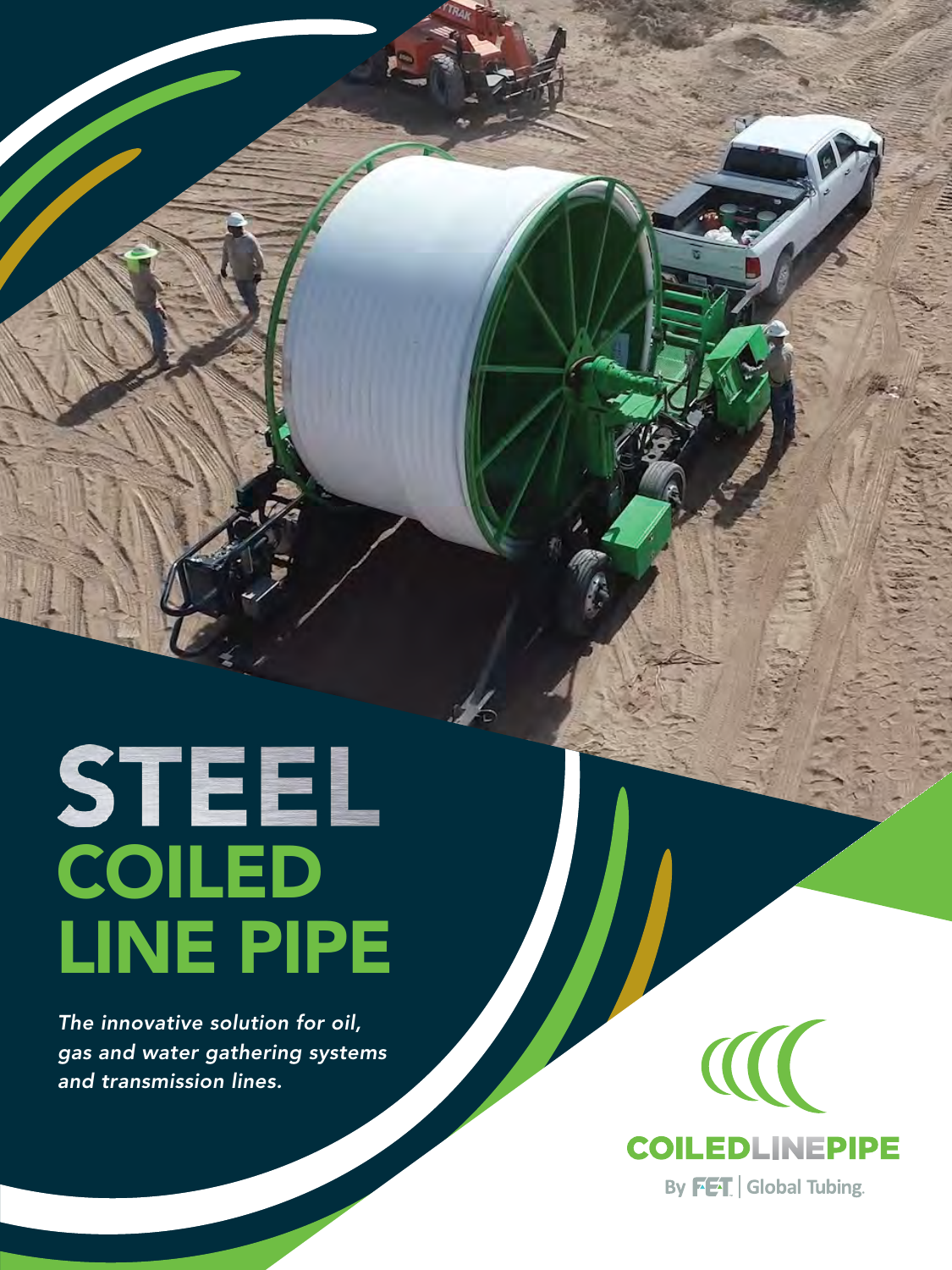# WHY USE STEEL COILED LINE PIPE?

STEEL COILED LINE PIPE IS A CONTINUOUSLY MILLED LENGTH OF STEEL TUBING. THE PIPE IS EXTERNALLY COATED IN LINE BEFORE SPOOLING AND FINAL TESTING. IT IS IDEALLY SUITED FOR WELL TIE-INS, LONG FLOWLINES AND PIPELINES. STEEL COILED LINE PIPE ALLOWS FOR A PROJECT TO BE COMPLETED WITHOUT FIELD WELDING.

- 100% compatible with other steel pipe
- Safer, faster and much less costly installation than any alternative
- Industry-leading QHSE, recognized by API Q1 and an API 5LCP monogram (License #0006)
- Long, continuous pipe lengths can be utilized in directional bore pulls or in river crossings for quick and less risky deployment
- State-of-the-art coatings provide unrivalled protection in any terrain



(PE or PP)

COILED LINE PIPE MANUFACTURING PROCESS

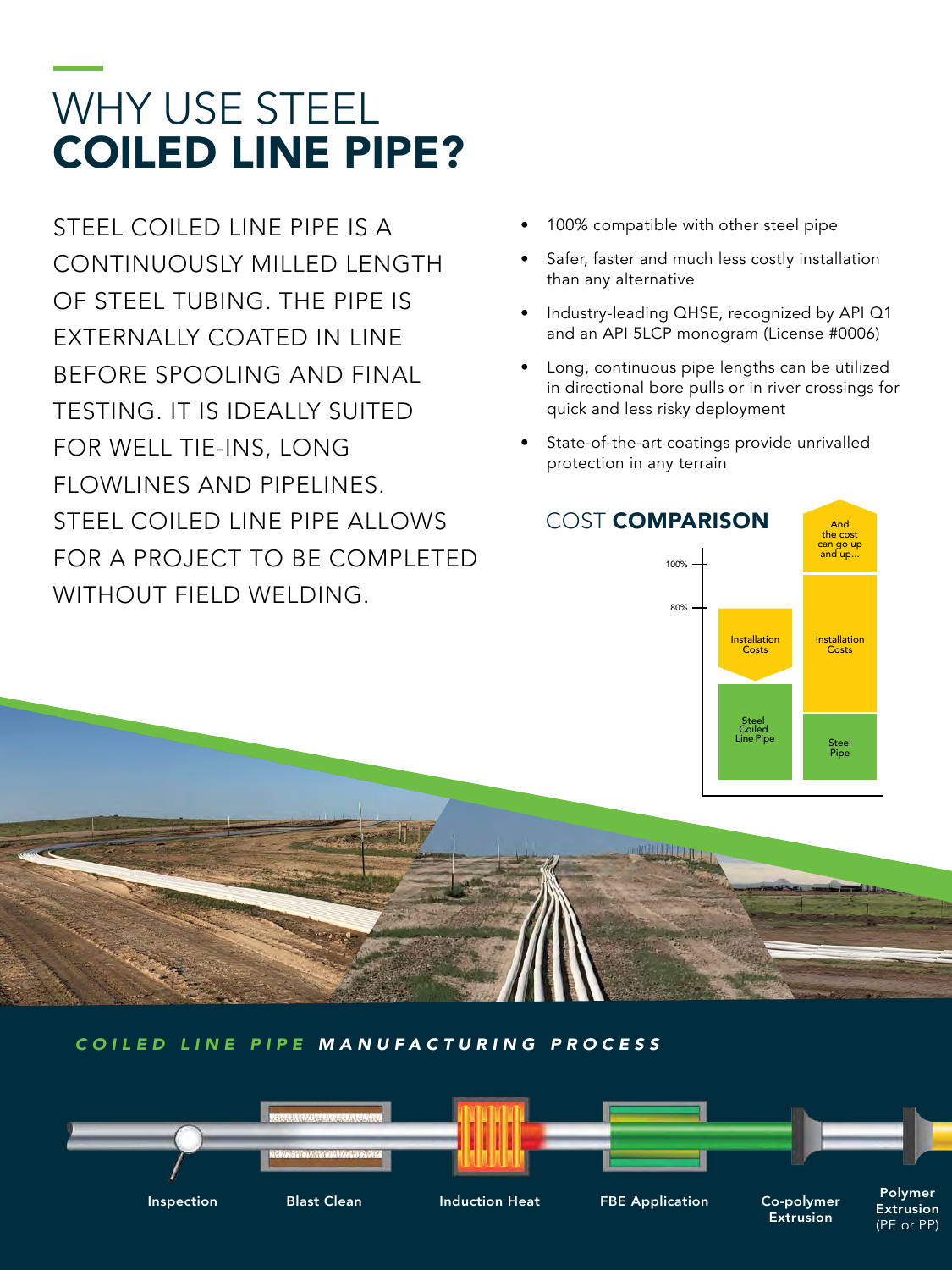# COATING MANUFACTURING

Three-layer pipe coating systems for the exterior protection of steel pipelines have been used in the oil and gas industry for more than 20 years.

The three-layer systems offer the advantages of mechanical, chemical and electrical resistance of the polyolefin top-coat in combination with the excellent adhesion of epoxy to metal.



3-Layer Polyethylene Coated Pipe

3-Layer Long-Term, UV Protected Polyethylene Coated Pipe





Abrasion Resistant Overlay (ARO) Coated Pipe



Fusion Bond Epoxy (FBE) Coated Pipe

The Global Tubing coating manufacturing layout is the most advanced system in the world and utilizes a fully integrated milling and coating operation. Global Tubing's Coiled Line Pipe system delivers unrivalled value to the demanding E&P industry by saving over 20% on the project's installed cost and not compromising on quality, delivery or HSEQ impact.

#### The standard system being offered by Global Tubing for Steel coiled line pipe consists of the following:

- A fusion bonded epoxy primer applied to a prepared steel surface
- An abrasion resistant overlay applied for the world's harshest environments
- An adhesive copolymer tie layer
- An extruded polyolefin top-coat (typically high-density polyethylene or alternatively polypropylene for high-b temperature applications) as required to achieve the required total coating thickness.

**GLOBAL TUBING API 5LCP 0006** 

Quench Stencil Electrical Inspection Coil & Hydrotest